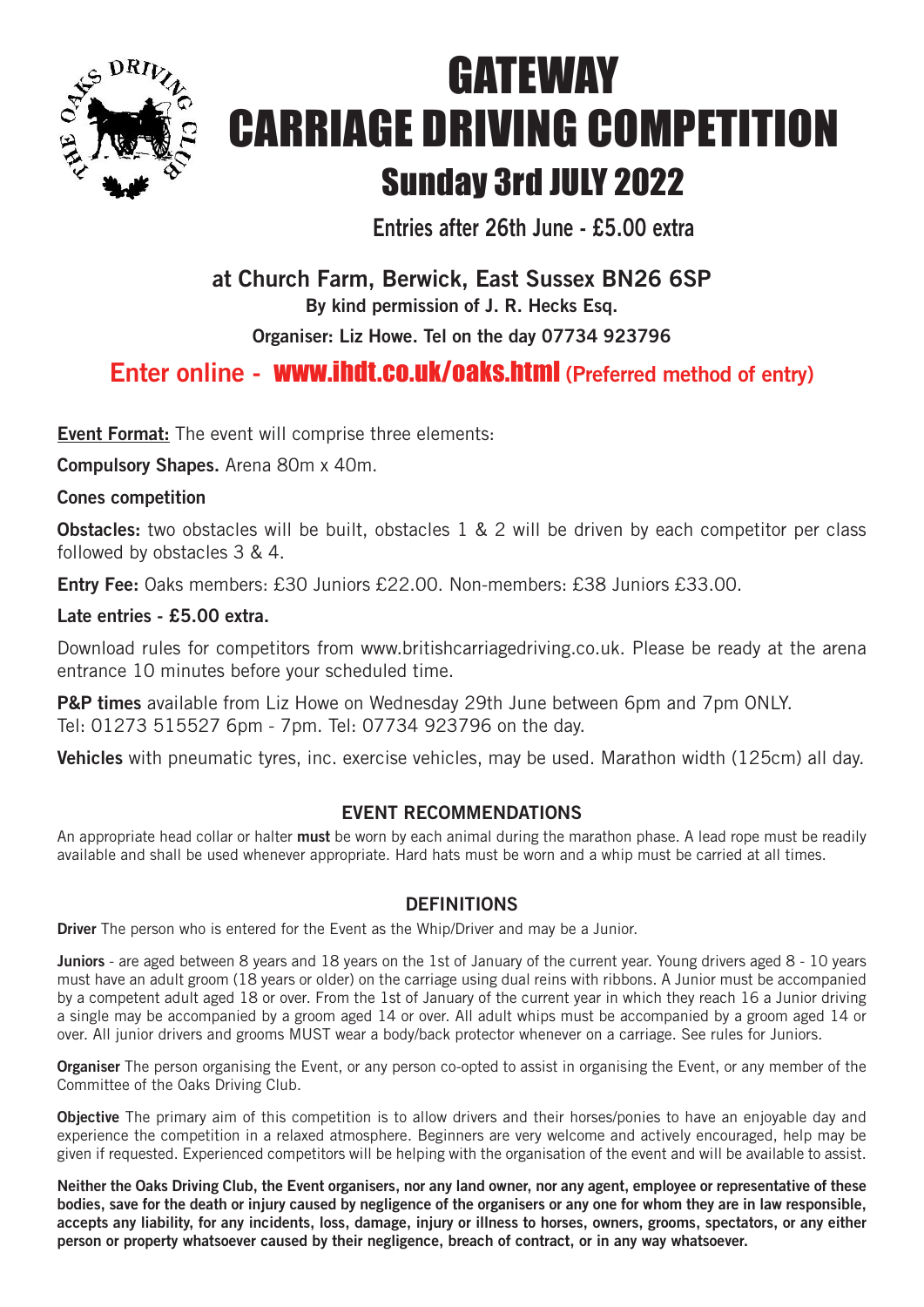#### **EVENT RULES**

**1)** The Driver is responsible for the safety of the turnout and their invitees at all times.

**2)** The Organiser is responsible for the event at all times.

**3)** All participants and their invitees must comply with the directions of the Organiser of the event.

**4)** All non Oaks member drivers shall carry third party liability insurance, and will be required to produce evidence of such to the Organiser before their entry is accepted.

**5)** Hard hats with fastened chin straps must be worn at all times by any person whilst on a carriage, A whip must be carried at all times. All junior drivers and junior grooms MUST wear a body/back protector for all phases. All adults MUST wear **a back/body protector for the obstacles. We recommend that they are also worn whenever on a carriage.**

**6)** A groom 14 years or over must accompany the driver whenever the vehicle is in competition or is exercising.

**7)** Events will be run in accordance with the rules of British Carriage Driving Gateway (a copy of which will be available for inspection at the Secretary's office at the event), with local variations.

**8)** It is the Competitor's responsibility to acquaint themselves with ICD rules and the local variations for each competition.

**9)** It is the Competitor's responsibility to be on time for all phases of the competition.

**10)** The Judges decision is final. In the absence of a Judge, the decision of the Technical Delegate shall be final.

**11)** No unauthorised motor vehicles of any kind are allowed on the Obstacle course.

**12)** Dogs must be kept on a lead and quiet at all times and are not allowed in the arena.

**13)** All horses, ponies and donkeys must be four years old or over. **All horses and ponies to wear an underhalter.** A lead rope must be readily available.

**14)** Vehicles must be parked as instructed by authorised personnel.

**15)** Entries will only be refunded if the organiser is informed by 12 noon on entry closure date. After closure date entry fees will not be refunded except on production of a Veterinary Surgeon's or Doctor's certificate on or before the day of the Event.

**16)** Children under the age of 8 years are NOT allowed on a carriage.

**17)** Dangerous or inconsiderate driving WILL NOT BE TOLERATED.

**In the event of a dispute the decision of the President of the Jury shall be final.**

**A breach of these Rules may result in elimination.**

**Gateway Carriage Driving Competition 3rd July 2022. Entries close 26th June 2022**

### **ENTRY FORM** Beginner | Novice | Intermediate | Open | Multiples (State pair / tandem etc) **Beginners Class** - Drivers who are in their first year of competing at club level. Drivers may stay in this class for one calendar year only. **Novice Class** - Drivers not to have been placed 1st, 2nd or 3rd at ICD competitions. Drivers not to have won two novice club level events. **Intermediate Class** - Drivers not to have been placed 1st at ICD competitions. Drivers may win two intermediate club level events - then move up into open classes. If the intermediate class is amalgamated with an open class and an intermediate competitor finishes in the top 50% twice, they then move up to open class. **Open Class** - Open to all. **Multiples Class** - Open to all. **Classes may be divided by the Organiser depending on the entries received.** Name...................................................................................... Date of Birth (if Junior)......................................... Address................................................................................................................................................................... Phone no................................................................................. Email: ................................................................. Groom..................................................................................... Age of Groom if under 18 years... .......................... Attendants............................................................................... Pony/Horse(s) Name ................................................................. Height................................................................. Drivers competing at their first Oaks event - Please state the name of your trainer/person who will vouch for your ability to drive in a safe and conscientious manner towards your animal and other competitors. .............................................................................................................................................................................. **If you are sharing a groom / carriage please state the name of the other driver:** I am sharing with ..................................................... Entry Fee enclosed £................................................................ Cheques payable to **The Oaks Driving Club**

**Send to: Miss E. Howe, 91 Denton Road, Denton, Newhaven, East Sussex BN9 0QD**